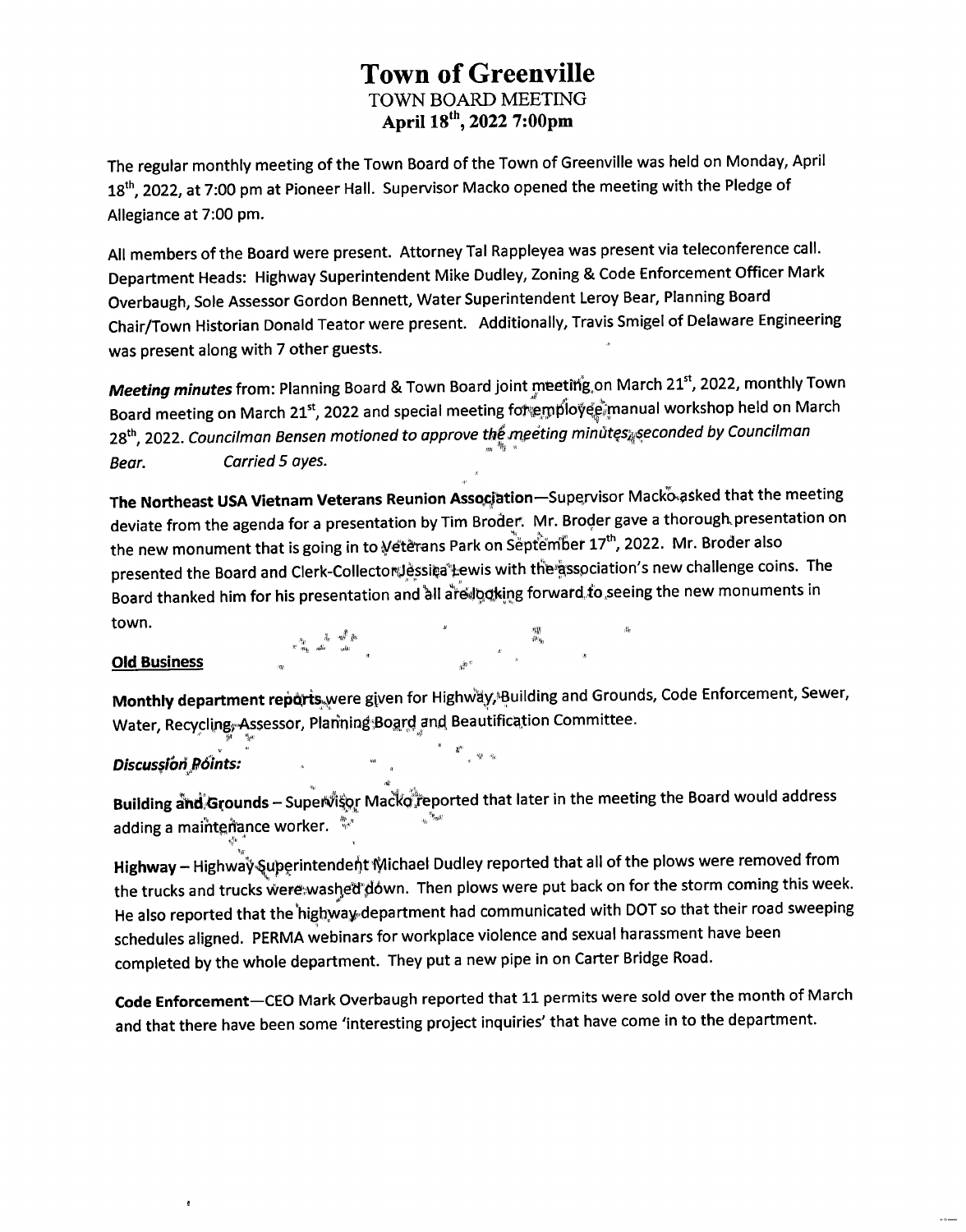**Sewer-Supervisor Macko reported that the sewer department has been running well and that Delaware Engineering has been working with Hans from Schoenecker Construction Company, LLC on the cupola for the waste water treatment plant roof.**

**Water-Water Superintendent Leroy Bear reported that the backwash system is back up and running. Mr. Bear also reported that he and representation from Delaware Engineering and the Town Board had met with some residents who had questions on the water project.**

**Recycling - Councilman Bear reported that things were running well:,**

**Assessor -Sole Assessor Gordon Bennett reported that data collecfibn is officially complete for the year. The tentative tax role is due May 1st and will be sent to the^pupty. ,He emphasized that solar evaluations have been challenging and mentioned thatthe tm'ajority of exemptions made it in in time.**

**Planning Board - Planning Board Chair Don Teatpr/qpo'rted that the PB had <sup>a</sup> long meeting with the organizers of the music festival to discuss the detai(§ipf the Over Yondr Festival occurring in June. The PB will be holding a public hearing for that this Wedne§c^(Aprij..20tl:'). There was4a(k of a new redemption center that has been proppsed and they will'fieedTo' connect with Code'Enforcement** Officer Mark Overbaugh to discuss details of their proposed plans. The PB will be meeting with the new<br>buyers of Miracle Mountain to discuss if thwill be continued or newsuse. PB had also received some **buyers of Miracle Mountain to discuss if it will be\*cbnt|nued or newiyse. PB had also received some concerns** from residents regarding the water tower on Meadowbrook tane that they forwarded on to **Supervisor Macko and Attorney.TaL,Rappleyea^**

**Beautification - Barb'Wilier reportedthat CommynltyPartners has requested <sup>a</sup> grant from Iroquois Pipeline Transmission SystenVfor \$5,(J)G0.p0 to suppprfithe arts. Community Partners will be meeting with the History Group in Prevost Hall on May 9<sup>th</sup> at 7pm and encourage everyone to attend.** 

**District^}, County Legislptpr—Greg Davis informed the,Board that the County has passed a resolution opposing,jtfte, NYS Green LaWand emphasized the importance of residents contacting their representaftye&4o express theinopinionsoiilibis matter. Legislator Davis also informed the Board that the County is working towards ahother 0% tax increase.**

#### **New Business**

 $\epsilon_{\rho} \delta^x_{\rho}$  ,  $\epsilon$ 

**Bag Garbage & Tires Rates Discussion, Recycling Center - Supervisor Macko recommended to the Board that the price stays aT\$3/bag (was motioned to change to \$4/bag in March meeting effective May 1, 2022), as the rates haven't increased at the County level as much as anticipated. The Board will continue to monitor the tipping fees and readdress if/when necessary.** *Councilman Bear motioned, seconded by Councilman Bensen to keep the price for bagged garbage at \$3.00 per bag and to only accept light duty truck or passenger tires up to 20", no commercial vehicle tires and no rims to be accepted. Carried 5 ayes.*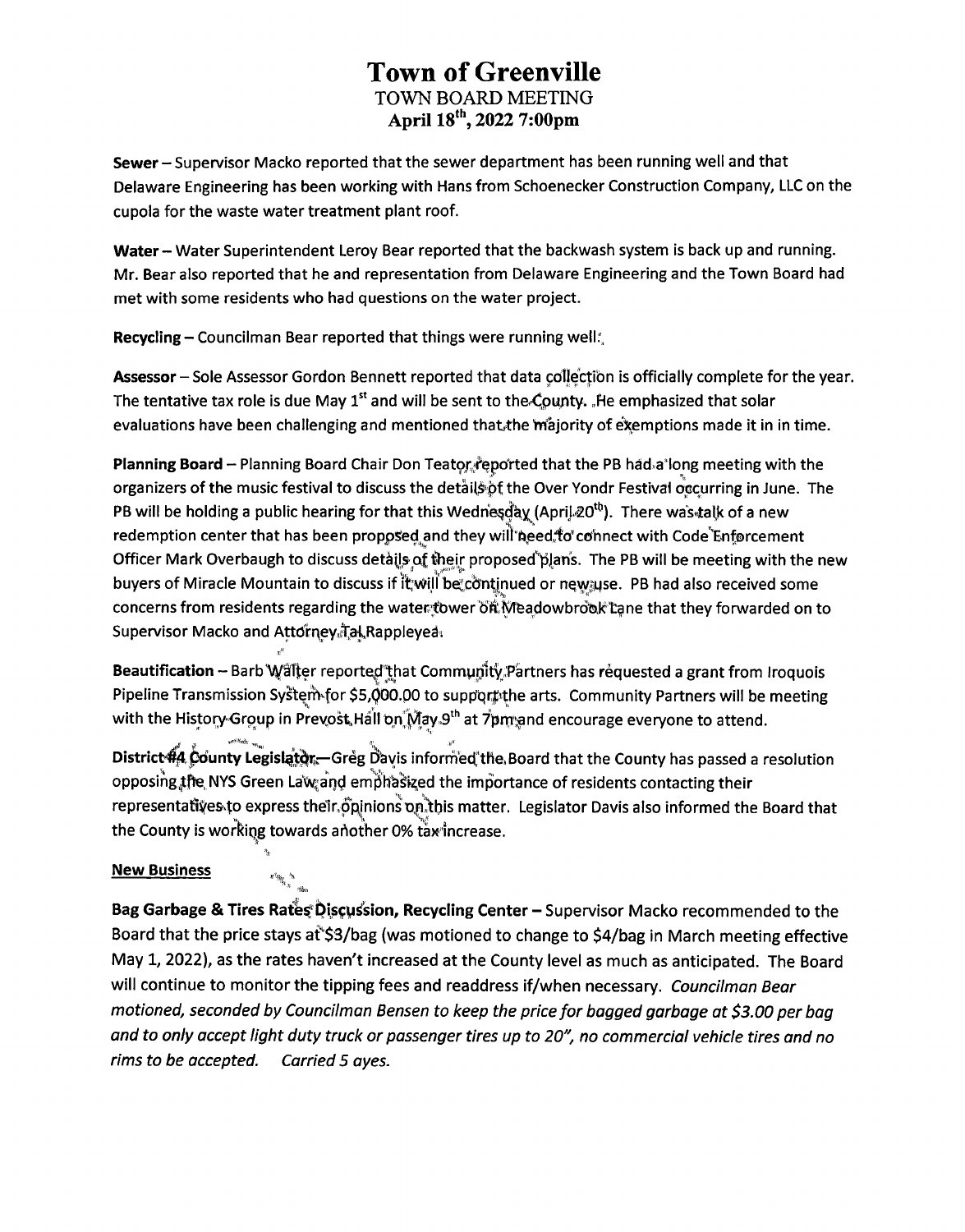Highway Superintendent Dudley mentioned that the Town should get something to contain the tires in such as a stationary dumpster. No motions made.

Approve Security D.A. Nights, Town Court - Supervisor Macko informed the Board that the Unified Court System recommends to have court security. Supervisor Macko will inquire about any necessary adjustments to our insurance policy for this. *Councilman Bensen motioned, seconded by Councilman Bear to hire the necessary security—contractors, not employees—for two court nights per month at \$240/month. Carried 5 ayes*

Re-Bid Library Sewer Connection—Supervisor Macko suggests that this discussion get tabled as more information needs to be gathered. The Highway Department may be doing the hookup. No motions made.

Vly Road Concerns, Mark Jacobs - Mr. Jacobs shared with the Board his concerns regarding a lot near him who has been hauling in unidentified loads and digging in the swamp. DEC was there last year to put a stop to it but it seems that resident has resumed their previous activities. "CEO Mark Overbaugh will be paying a visit there this week and contacting DEC if necessary. Mr. Jacobs also expressed concerned with the blacktop being neglected on Vly Road. Supervisor Macko and Highway Superintendent Dudley reassured him that blacktopping there is on the to-do list but the blacktop pricing has not been released yet therefore the Town and Highway Department haven't been able to commit to their blacktop scheduling for this year. No motions made.

Support for NY/NJ Watershed Protection Act—Supervjsor Macko asked the Board to support the NY/NJ Watershed Protection Act. After much discussion of other Town and County's experience with Watershed Protection Acts it was decided that the Board did not support this. After more information is received they may reconsider, however, at this time to protect the Town and residents from the Watershed's overreach they will be holding off on supporting this. No motions made.

*f* \ \ <sup>v</sup> , <sup>v</sup> Approve Salg of Alcoholic Beverages, Rainbow Golf Club*—The following Resolution was passed motioned by'Councilman Bensen,,seconded by Councilman Richards.*

#### **RESOLUTION \* fOWN OF GREENVILLE \* March 29,2022 AUTHORIZING THE SALE OF ALCOHOLIC BEVERAGES**

**WHEREAS, pursuant to the requirement of the New York State Alcoholic Beverage Control (ABC) Law, an applicant for a license to sell alcoholic beverages at retail, for onpremises consumption, as well as any applicant for renewal of such a license, must notify the Town Clerk ofthe municipality wherein the premises are located, and**

**WHEREAS, this notice is given in order that the municipality, if it so desires, may express an opinion for or against the granting ofsaid license or renewal to the ABC Board,**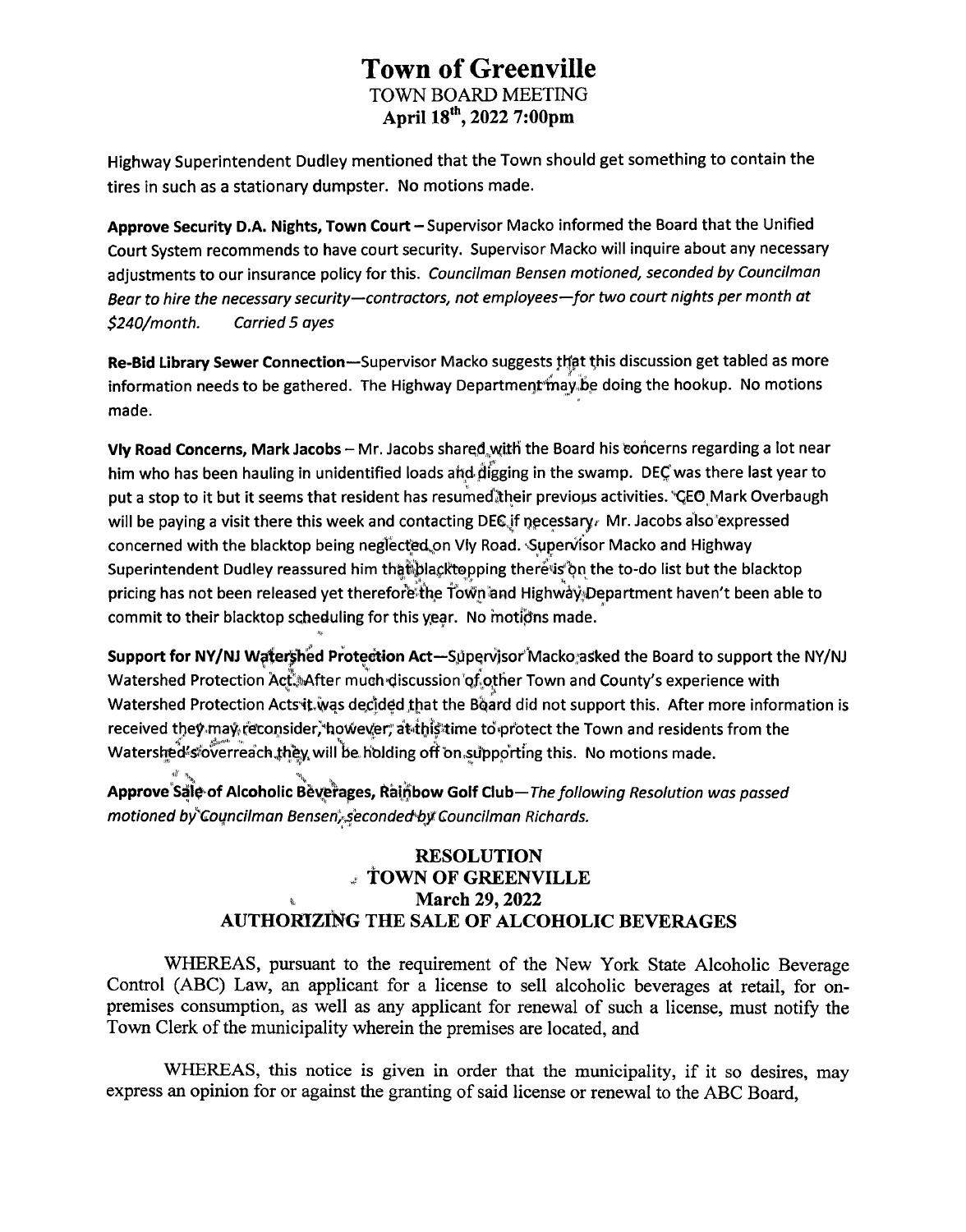NOW THEREFORE, be it RESOLVED, by the Town Board of the Town of Greenville, that with respect to the application submitted by Attorney Terrence R. Flynn, Jr., for **Islandgreen Hospitality LLC at 3822 Route 26 Greenville, NY 12083** for a license to sell alcoholic beverages at retail for on-premises consumption, the Greenville Town Board does express a favorable opinion.

Resolution offered by Councilman Bensen, seconded by Councilman Richards, and carried.

VOTING:

|                          | AYE | NAY                    | OTHER |
|--------------------------|-----|------------------------|-------|
| <b>SUPERVISOR MACKO</b>  |     |                        |       |
| <b>COUNCILMAN BEAR</b>   |     | ay ≹‴                  |       |
| <b>COUNCILMAN BENSEN</b> |     |                        |       |
| <b>COUNCILMAN RAUF</b>   |     |                        |       |
| COUNCILMAN RICHARDS      |     | 1940 1959<br>1970 1970 | 折     |
|                          |     |                        |       |

**ARPA Funds Discussion, Greene Coun\$\*jStU<5 Dept of Treasury,Hfiarbara Walter spok'fron the importance of requesting funding suppof|'frotpjhe County witbStbe new categories that ARPA funding** ■Vfib a, , **can be used for. District 4 Legislature Gregi<|avis rhe#ioned thatthpCounty will be prioritizing projects related to infrastructure when,awarding Towns with additional ARPAfunding. A list of projects was drafted as follows and he requ^sFfo the^oq,nt^fbr;addifional ARPA funding: Roof on North Barn & Prevost^aljj^redgingtjlojth the poridjin-Gfieenville Shdln Norton Hill, and replacement of the cement based waterf^wer on Rtfj^y Barbara fias;|lso worked with Supervisor Macko to gather the necessary data and was able|p('subrrt!i|!thp"r1eguired reporting to the Department of Treasury on how** the ARPA funds have been spent thus far. No motions made.

*jr\*f* **Maintenance Worker -** *Cduntilman Bern-motioned, seconded by Councilman Bensen to post advertiserhejBfcin the Catskill Daffy^Aaii ahcf^pn the signboard outside of Town Hall seeking afull time maintenance employee.* Carried 5  $a\bar{y}e_{\bar{y}}$ 

**Town-wide Yard Sales—Town-wide:?\$ard sales will be held on June 10th and 11th this summer and again on September 23rd anch&HJthe***Sscn^* **weekend as Greenville Day).** W > \* *<sup>X</sup> '*

**Executive Session** *-At 8:34 pmsCouncilman Richards motioned, seconded by Councilman Rauf that the Board go into executive session to discuss medical, financial, credit or employment history ofa particular person/corp, or matters leading to said dismissal, removal, promotion, appointment, employment, discipline, demotion, or suspension. Carried 5 ayes.*

**Regular Session** *-At 8:58 Councilman Raufmotioned to return to regular session, seconded by Councilman Bensen. Carried 5 ayes.*